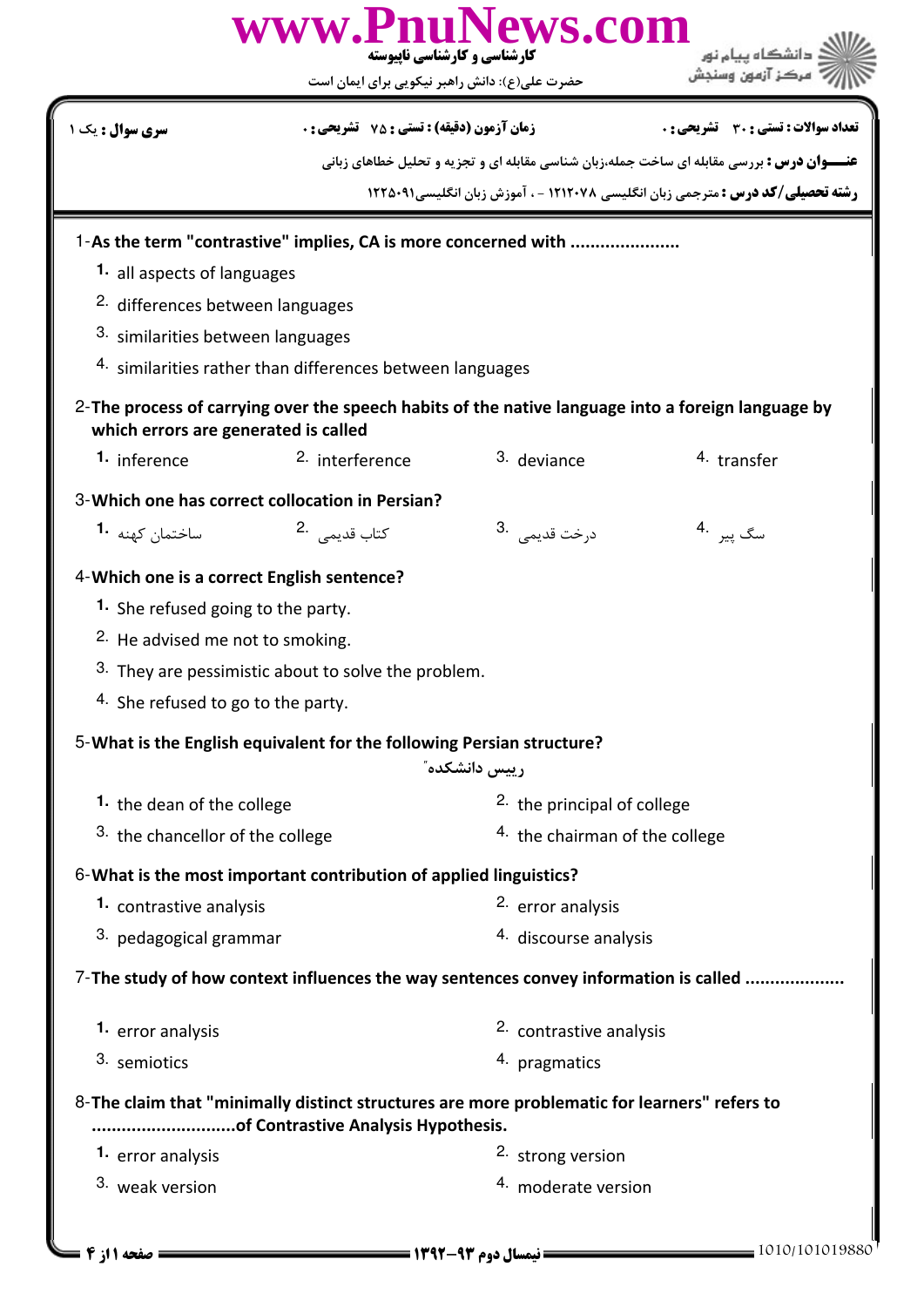|                                                                                                 | www.PnuNews.com<br><b>کارشناسی و کارشناسی ناییوسته</b><br>حضرت علی(ع): دانش راهبر نیکویی برای ایمان است |                                             |                                                                                                   |  |  |  |
|-------------------------------------------------------------------------------------------------|---------------------------------------------------------------------------------------------------------|---------------------------------------------|---------------------------------------------------------------------------------------------------|--|--|--|
| <b>سری سوال :</b> یک ۱                                                                          | <b>زمان آزمون (دقیقه) : تستی : 75 ٪ تشریحی : 0</b>                                                      |                                             | <b>تعداد سوالات : تستي : 30 ٪ تشريحي : 0</b>                                                      |  |  |  |
|                                                                                                 |                                                                                                         |                                             | <b>عنـــوان درس :</b> بررسی مقابله ای ساخت جمله،زبان شناسی مقابله ای و تجزیه و تحلیل خطاهای زبانی |  |  |  |
|                                                                                                 |                                                                                                         |                                             | <b>رشته تحصیلی/کد درس :</b> مترجمی زبان انگلیسی ۱۲۱۲۰۷۸ - ، آموزش زبان انگلیسی1۲۵۰۹۱              |  |  |  |
| 9-Which one is a basic sentence?                                                                |                                                                                                         |                                             |                                                                                                   |  |  |  |
| 1. John saw Mary.                                                                               |                                                                                                         |                                             | 2. Mehdi hates smoking.                                                                           |  |  |  |
| 3. Are you a student?                                                                           |                                                                                                         |                                             | <sup>4.</sup> He can write a letter.                                                              |  |  |  |
| 10-Which sentence is correct?                                                                   |                                                                                                         |                                             |                                                                                                   |  |  |  |
|                                                                                                 | 1. There is no sentence pattern with zero-place predicators in English.                                 |                                             |                                                                                                   |  |  |  |
|                                                                                                 | <sup>2.</sup> There is no sentence pattern with zero-place predicators in Persian.                      |                                             |                                                                                                   |  |  |  |
|                                                                                                 | 3. There is no sentence pattern with one-place predicators in English.                                  |                                             |                                                                                                   |  |  |  |
|                                                                                                 | 4. There is no sentence pattern with one-place predicators in Persian.                                  |                                             |                                                                                                   |  |  |  |
| 11-Which one is a correct English sentence?                                                     |                                                                                                         |                                             |                                                                                                   |  |  |  |
|                                                                                                 | 1. The weather is polluted.                                                                             |                                             | <sup>2.</sup> The air is cloudy.                                                                  |  |  |  |
| 3. The table is two meters wide.                                                                |                                                                                                         | <sup>4.</sup> The weather is stale.         |                                                                                                   |  |  |  |
|                                                                                                 | 12-Which sentence is a correct English sentence?                                                        |                                             |                                                                                                   |  |  |  |
| 1. The depth of the snow is two meter.                                                          |                                                                                                         | <sup>2.</sup> He has ten years.             |                                                                                                   |  |  |  |
| 3. My sneeze is taking.                                                                         |                                                                                                         | <sup>4.</sup> I have truble with my bowels. |                                                                                                   |  |  |  |
| 13-Which process is involved in producing the Persian word "del-am"?<br>"دلم                    |                                                                                                         |                                             |                                                                                                   |  |  |  |
| 1. cliticization                                                                                | 2. collocation                                                                                          | 3. topicalization                           | 4. nominalization                                                                                 |  |  |  |
| 14-A network of patterned relationships constituting the organization of language is called<br> |                                                                                                         |                                             |                                                                                                   |  |  |  |
| 1. structure                                                                                    | 2. system                                                                                               | 3. argument                                 | 4. predicator                                                                                     |  |  |  |
| 15-Look ----- your notes before the test.                                                       |                                                                                                         |                                             |                                                                                                   |  |  |  |
| 1. off                                                                                          | $2.$ up                                                                                                 | $3.$ over                                   | $4.$ on                                                                                           |  |  |  |
| 16-Which one is a correct English sentence?                                                     |                                                                                                         |                                             |                                                                                                   |  |  |  |
| 1. Mehdi got it off.                                                                            |                                                                                                         | <sup>2.</sup> Mehdi takes him after.        |                                                                                                   |  |  |  |
| 3. He turned it on.                                                                             |                                                                                                         | $4.$ I got it through.                      |                                                                                                   |  |  |  |
| 17-Which transitive verb has passive form?                                                      |                                                                                                         |                                             |                                                                                                   |  |  |  |
| 1. $fit$                                                                                        | <sup>2.</sup> resemble                                                                                  | 3. change                                   | $4. \text{cost}$                                                                                  |  |  |  |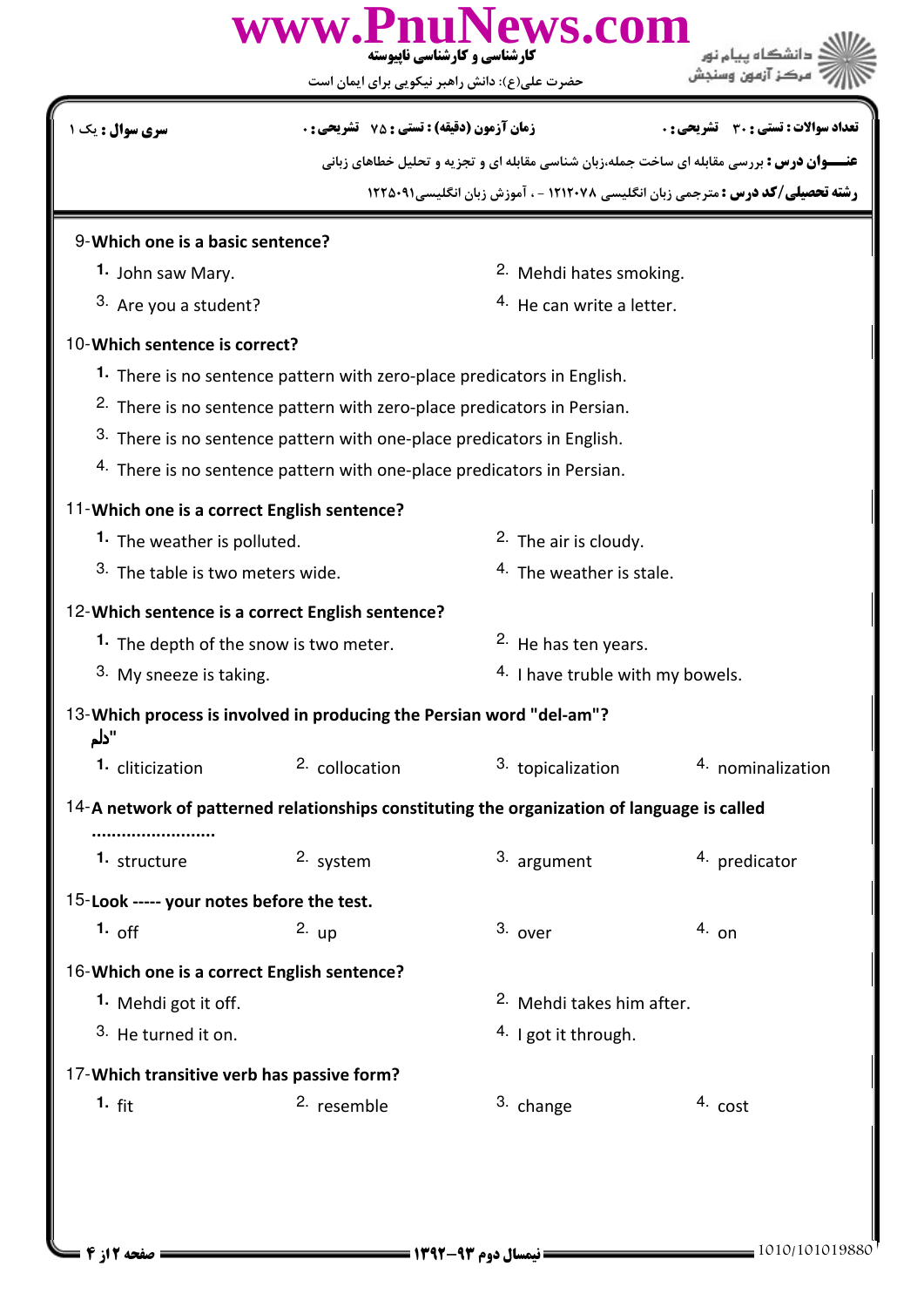|                                                                               | www.PnuNews.com<br>کارشناسی و کارشناسی ناپیوسته<br>حضرت علی(ع): دانش راهبر نیکویی برای ایمان است |                               |                                                                                                   |  |  |
|-------------------------------------------------------------------------------|--------------------------------------------------------------------------------------------------|-------------------------------|---------------------------------------------------------------------------------------------------|--|--|
| <b>سری سوال :</b> یک ۱                                                        | <b>زمان آزمون (دقیقه) : تستی : 75 ٪ تشریحی : 0</b>                                               |                               | <b>تعداد سوالات : تستي : 30 ٪ تشريحي : 0</b>                                                      |  |  |
|                                                                               |                                                                                                  |                               | <b>عنـــوان درس :</b> بررسی مقابله ای ساخت جمله،زبان شناسی مقابله ای و تجزیه و تحلیل خطاهای زبانی |  |  |
|                                                                               |                                                                                                  |                               | <b>رشته تحصیلی/کد درس :</b> مترجمی زبان انگلیسی ۱۲۱۲۰۷۸ - ، آموزش زبان انگلیسی1۲۵۰۹۱              |  |  |
| 18-Which one is a correct English sentence?                                   |                                                                                                  |                               |                                                                                                   |  |  |
| 1. They declared Mehdi as a chairman.                                         |                                                                                                  |                               |                                                                                                   |  |  |
|                                                                               | <sup>2.</sup> Mehdi blamed Parvin for the broken vase.                                           |                               |                                                                                                   |  |  |
|                                                                               | <sup>3.</sup> Mehdi congratulated the success of Parvin to her.                                  |                               |                                                                                                   |  |  |
| 4. They regarded me a good customer.                                          |                                                                                                  |                               |                                                                                                   |  |  |
|                                                                               | 19-Which phoneme can have aspirated allophone in English and Persian?                            |                               |                                                                                                   |  |  |
| 1. $/t/$                                                                      | 2. /1/                                                                                           | 3. /m/                        | 4. $/s/$                                                                                          |  |  |
|                                                                               | 20-In English before which phoneme some vowels become neutralized?                               |                               |                                                                                                   |  |  |
| 1. $ z $                                                                      | 2. $/k/$                                                                                         | 3. /r/                        | 4. $/d/$                                                                                          |  |  |
| 21-In which word there is flap $/t$ ?                                         |                                                                                                  |                               |                                                                                                   |  |  |
| 1. retain                                                                     | $2.$ top                                                                                         | 3. pity                       | $4.$ sit                                                                                          |  |  |
|                                                                               | 22-Which syllable predominantly takes accent in Persian?                                         |                               |                                                                                                   |  |  |
| 1. middle                                                                     | 2. first                                                                                         | 3.<br>penultimate             | <sup>4</sup> final                                                                                |  |  |
|                                                                               |                                                                                                  |                               |                                                                                                   |  |  |
|                                                                               | 23-Which one is the contour pattern of intonation for the sentence " resturan baz bud.'?         |                               |                                                                                                   |  |  |
| 1.231                                                                         | 2.132                                                                                            | 3.223                         | 4.321                                                                                             |  |  |
| 24-When do auxiliaries take accent?                                           |                                                                                                  |                               |                                                                                                   |  |  |
| 1. at the end of the sentence                                                 |                                                                                                  | <sup>2.</sup> in questions    |                                                                                                   |  |  |
| 3. in impersonal sentences<br>4. in complex sentences                         |                                                                                                  |                               |                                                                                                   |  |  |
| 25-Which one is correct in Persian?                                           |                                                                                                  |                               |                                                                                                   |  |  |
|                                                                               | 1. New information precedes old information.                                                     |                               |                                                                                                   |  |  |
| <sup>2.</sup> Old information precedes new information.                       |                                                                                                  |                               |                                                                                                   |  |  |
| 3. New and old information coincide.                                          |                                                                                                  |                               |                                                                                                   |  |  |
| 4. There is no order for the old and new information.                         |                                                                                                  |                               |                                                                                                   |  |  |
| 26-The background of sameness against which differences are studied is called |                                                                                                  |                               |                                                                                                   |  |  |
| 1. approximative system                                                       |                                                                                                  | <sup>2.</sup> semantic field  |                                                                                                   |  |  |
| 3. tertium comparationis                                                      |                                                                                                  | 4. phraseological collocation |                                                                                                   |  |  |
|                                                                               | 27-Through which process "gooder" is produced?                                                   |                               |                                                                                                   |  |  |
| 1. compounding                                                                |                                                                                                  | 2. complex word formation     |                                                                                                   |  |  |
| 3. cliticization                                                              |                                                                                                  | 4. overgeneralization         |                                                                                                   |  |  |
|                                                                               |                                                                                                  |                               |                                                                                                   |  |  |